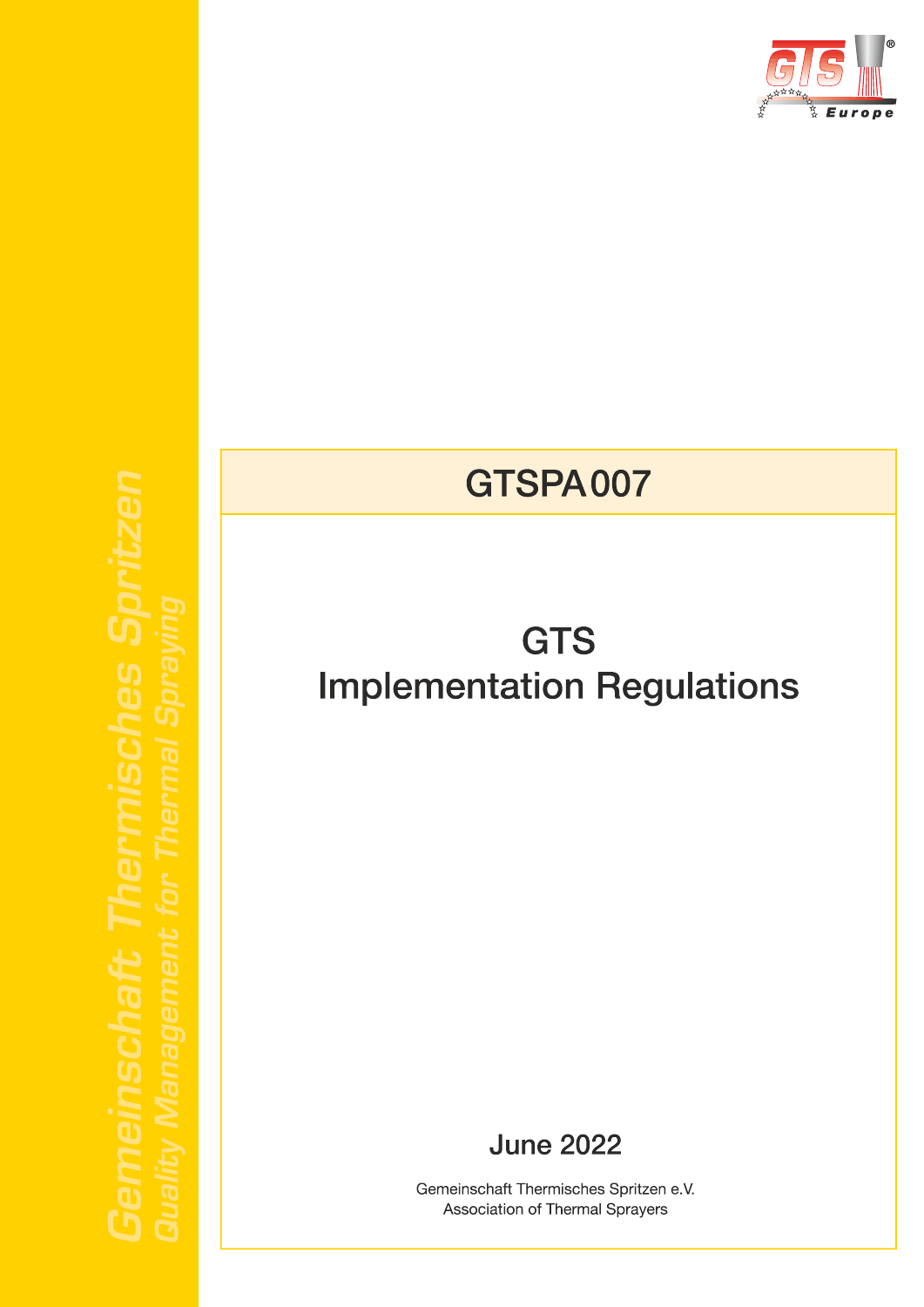#### **GTS Implementation Regulations GTSPA007**

Status: June 2022 Print date: June 2022



Gemeinschaft Thermisches Spritzen e.V. (Association of Thermal Sprayers) c/o Linde AG, Linde Gases Division Carl-von-Linde-Str. 25 85716 Unterschleissheim, Germany

Telefon: +49 89 31001 5546 +49 89 31001 5364 Fax: E-Mail: info@gts-ev.de Internet: www.gts-ev.de

Eingetragen beim / Registered at: Amtsgericht München, Registergericht: VR 14203 (22. Sept. 1994)

© 2022 GTS e.V. · Alle Rechte vorbehalten / All rights reserved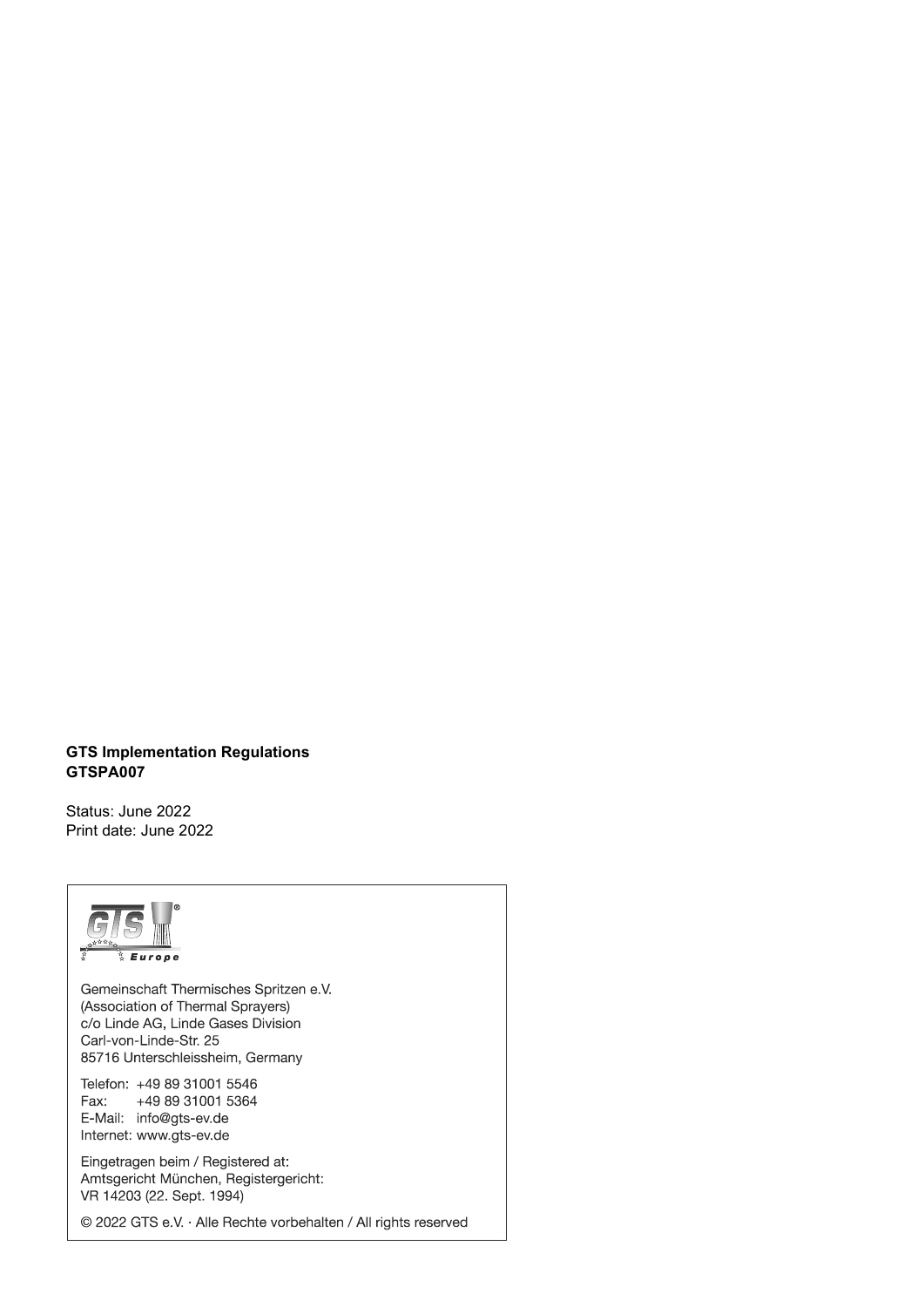

# **Contents**

| Paper no.<br>litle: | GTSPA007<br><b>GTS</b><br>l Implementation<br>Regulations | <b>PPOR</b><br><b>2206</b><br><b>CTCDA</b><br>en.docx<br>-ıle<br><b>LELL</b><br>$-$ |
|---------------------|-----------------------------------------------------------|-------------------------------------------------------------------------------------|
| Status:             | 06/2022                                                   | $\degree$ PQ22 GTS e.v.                                                             |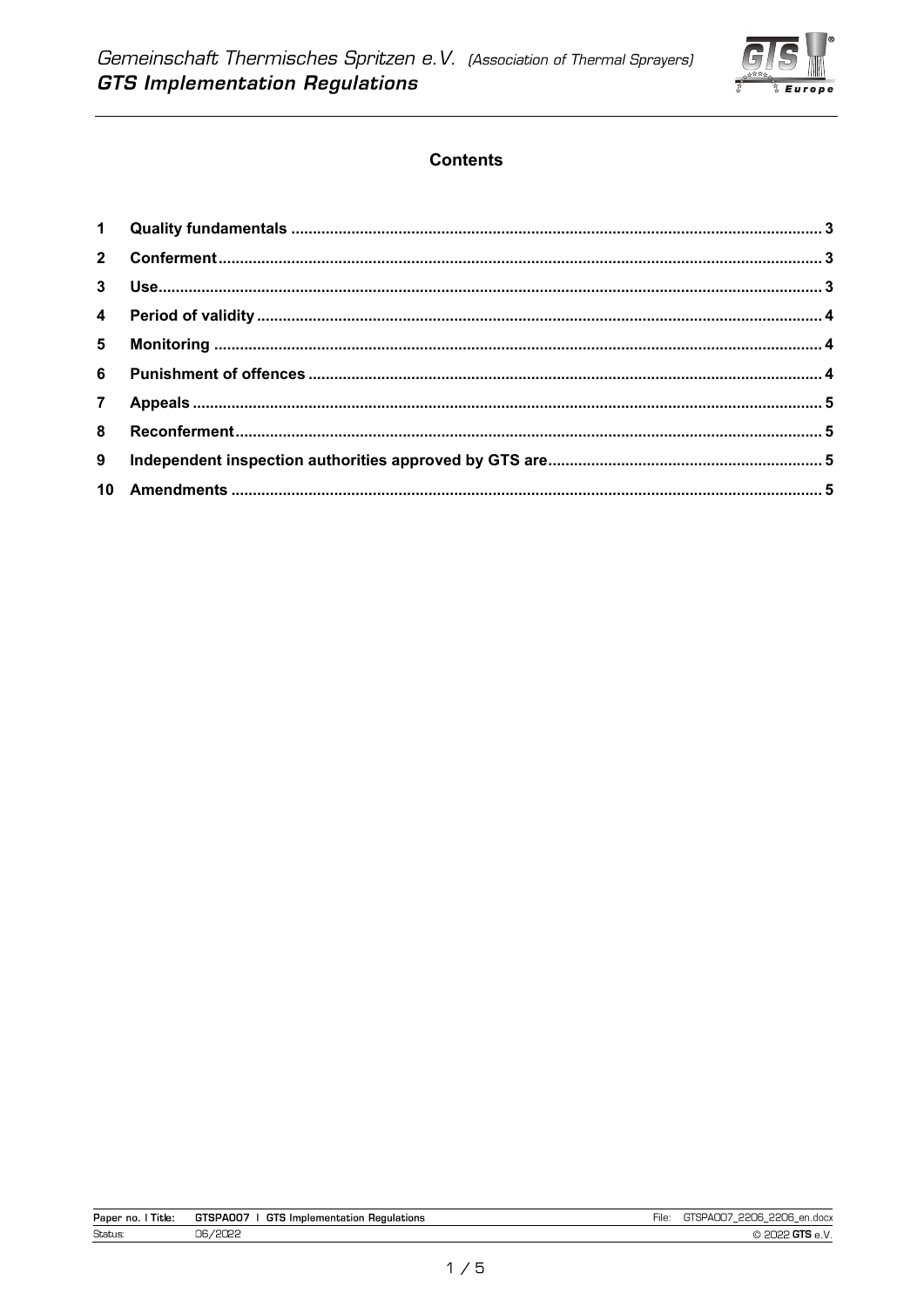

| Paper no.<br>Title: | <b>GTS</b><br>GTSPA00 <sup>-</sup><br>Regulations<br>i Implementation | -ıle | nnne<br>cooc<br>1.docx<br>on<br>$-$<br>$\overline{\phantom{a}}$<br>$-$ |
|---------------------|-----------------------------------------------------------------------|------|------------------------------------------------------------------------|
| <b>Status</b>       | 10000<br>הר<br>=uee<br>-                                              |      | e. v                                                                   |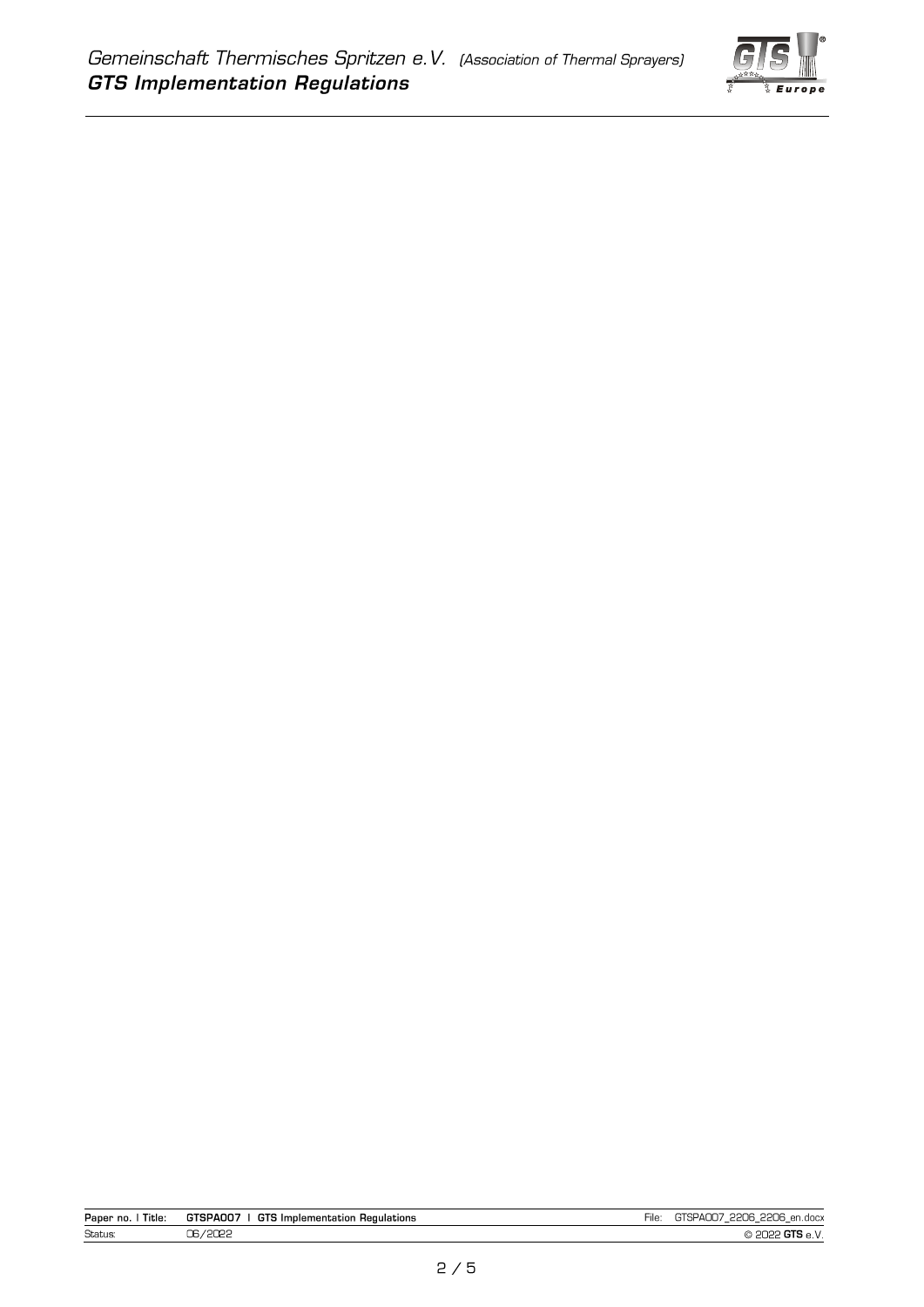

# <span id="page-4-0"></span>**1 Quality fundamentals**

Fundamental proof of quality in thermal spraying constitutes the fulfilment of the GTS Quality Management Guidelines (GTSPA003).

This working paper will be updated and extended by the GTS Quality Committee, in conformance with ongoing technical developments.

# <span id="page-4-1"></span>**2 Conferment**

- 2.1 GTS e.V. confers on its members the right to display and use the "GTS Certificate".
- 2.2 For this purpose, the completed GTS Application Form (GTSPA004) must be sent to the headquarters of GTS e.V.
- 2.3 GTS applications are examined by the GTS Quality Committee. With a legally binding signature, a GTS member confirms that all information provided in the application form is true. The GTS proposes an independent inspection authority approved by GTS. The inspection for the attainment of the GTS certificate is then carried out by the authority. Inspection costs are to be paid by the applicant.
- 2.4 If the inspection result is positive, the GTS awards the applicant, in agreement with the independent inspection authority, the GTS certificate. The award is documented (GTSPA009). If the inspection result is negative, the GTS Executive Board defers the application, offering the applicant the possibility of a second inspection within the next 12 months. Should this repeat inspection be unsuccessful, the inspection application and full membership in GTS automatically expire.

#### <span id="page-4-2"></span>**3 Use**

- 3.1 The GTS certificate may only be used for processes and products listed in the GTS application form.
- 3.2 The association reserves the sole rights to have labelling material for the GTS certificate made (metal embossing, stamps, printing block, seals, embossed seal, rubber stamp, GTS promotion material, and the like.) and to issue these to the user of the certificate.
- 3.3 The Exectutive Board can issue special regulations for the use of the GTS certificate in general and GTS advertizing in order to safeguard fair competition and to protect prevent any misuse of the GTS certificate. Individual advertizing may in no way be impeded by this. Here the same maxim applies as for fair competiton. The use of the GTS certificate by GTS members in their documents (e.g. in the letterhead) must first be agreed on by the GTS headquarters.
- 3.4 GTS members whose certificate has been withdrawn, shall return the awarded certificate and all related labelling material; the member is not entitled to reimbursement. This also applies if the right to use the GTS certificate expires for other reasons.

| Paper no. .<br>Title: | <b>GTS</b> Implementation<br>GTSPA007<br>Regulations | ⊢ıle | <b>POOG</b><br><b>AUSS</b><br>GTSPAOO7<br>en docx<br>Jbi |
|-----------------------|------------------------------------------------------|------|----------------------------------------------------------|
| Status:               | :/2022                                               |      | <sub>≏</sub> רי ∩                                        |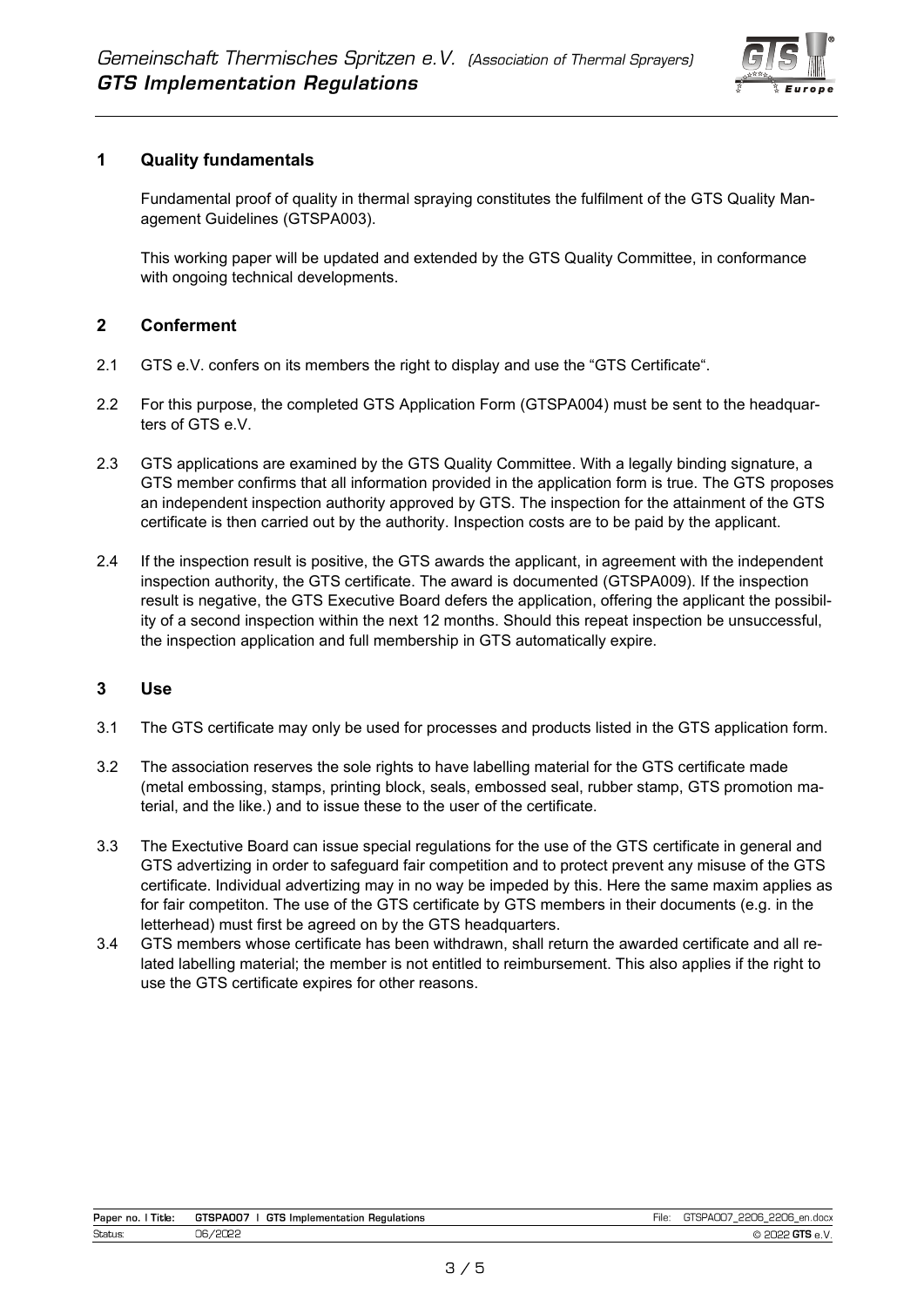

### <span id="page-5-0"></span>**4 Period of validity**

The GTS certificate is valid for 3 years.

4.1 Surveillance Audit

After the initial GTS certification and after each re-certification (re-audit), the GTS member-company must carry out an annual surveillance audit.

#### <span id="page-5-1"></span>**5 Monitoring**

- 5.1 GTS is entitled and obliged to monitor the use of the GTS certificate.
- 5.2 Every certificate holder is personally responsible for complying with the GTS Quality Management Guidelines (GTSPA003) and the respective GTS inspection regulations. The certificate holder shall carefully record the results of all in-house inspections. The GTS Executive Board or its representatives have the right to see these records.

### <span id="page-5-2"></span>**6 Punishment of offences**

6.1 Should shortcomings in the use of the GTS certificate be identified, the GTS Quality Committee will propose penal measures to the GTS Executive Board – graded according to the severity of the offence. The measure must first be agreed on by a 2/3 majority in the GTS Quality Committee. The GTS Executive Board must then decide unanimously on this measure.

Penal measures are:

- 6.1.1 Additional requirements concerning in-house inspection,
- 6.1.2 Increased external monitoring,
- 6.1.3 Reprimand,
- 6.1.4 Penalty of up to 5,000 euros,
- 6.1.5 restricted or permanent withdrawal of GTS certificate,
- 6.1.6 Expulsion from GTS.
- 6.2 GTS certificate-holders who violate section 3 can be reprimanded.
- 6.3 Penalties shall be paid to GTS e.V. within 4 weeks after the receipt of the order if no objection is filed.
- 6.4 The measures stated in section 6 can be combined as is fit.
- 6.5 For GTS certificate-holders who repeatedly violate section 3 the GTS certificate shall be withdrawn for a restricted period or permanently. The same applies to GTS certificate-holders who delay or prevent inspections.
- 6.6 The member affected shall be heard before any measure is taken.

| Paper no.<br>l itle: | <b>GTS</b><br>GTSPA007<br>Regulations<br>Implementation | Hile | ----<br>$\sim$<br>ed∧r<br>er<br>n.docx<br>'∽ال.<br>- 11<br>ו הו<br>-<br>$-$ |
|----------------------|---------------------------------------------------------|------|-----------------------------------------------------------------------------|
| Status:              | 10000<br>$\sim$<br>11 11<br>໋<br>יים ו<br>. ____        |      | $- - -$<br>. .                                                              |